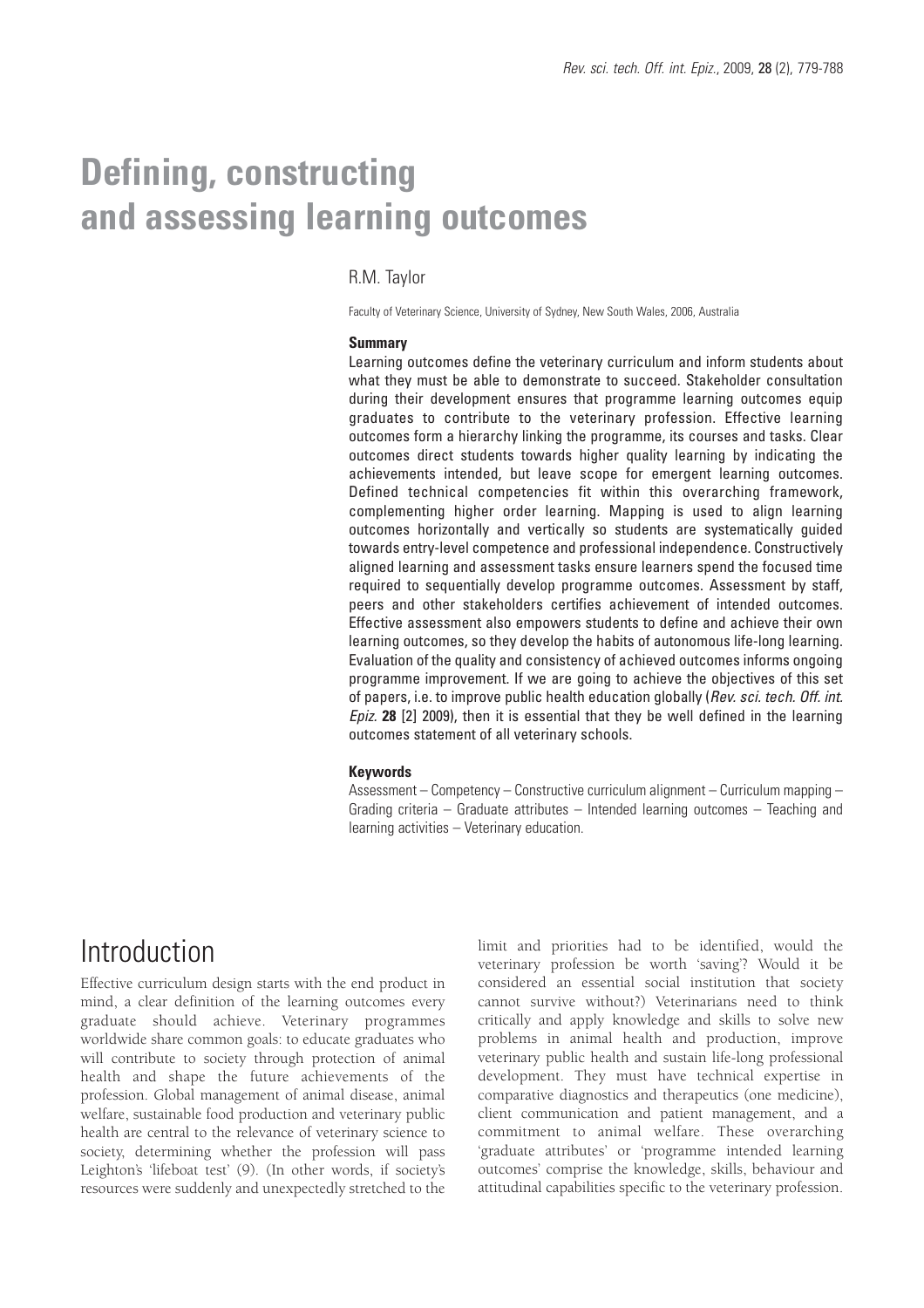They incorporate the broader university aspiration to engage students imaginatively in building their knowledge so that they can transform themselves and their world.

Learning outcomes define 'what the learner should be able to do', i.e. what they should be able to demonstrate or perform upon successful completion of their learning. They define, in language that learners can understand, the new and different capabilities and ways of thinking and practicing that students can reasonably expect to develop. 'Intended' learning outcomes (ILOs) (1) set out the standards required for professional independence. They determine what is taught and assessed. The 'outcomes of learning' are different and overlapping as they describe students' actual achievements as a result of their studies. Students achieve 'unintended or emergent' learning outcomes beyond and above those defined by the curriculum. While not required for graduation, the value of emergent learning outcomes must be recognised so that the breadth or depth of learning is not constrained by ILOs (7).

## Defining intended learning outcomes

Programme ILOs define the whole veterinary curriculum. They are the starting point for designing intended learning outcomes for courses (units or subjects). Programme ILOs communicate an overview of the expected, interwoven outcomes for graduates, and can be conceptualised as a curriculum triangle (see Fig. 1). These complex, integrated capabilities relating to citizenship, scholarship, leadership and self-directed learning are generic to most university programmes. Graduate attributes, e.g. critical thinking, competence in problem solving, openness to change and engagement with the world, must be deeply embedded within a veterinary context to enable graduates to have a substantial impact on animal and human wellbeing (described in Peter Windsor's paper in this issue). Detailed programme ILOs provide a flexible scaffold for coherent alignment of the specific learning outcomes for each year, theme and course, linking the 'big picture' to the fine detail of individual courses (or units). They include competencies, which are the fine-grained, practical and technical expectations for new graduates. Competencies define the requirements for entry to the profession as an autonomous practitioner with case management responsibility under limited supervision (e.g. Day-One skills of the Royal College of Veterinary Surgeons) (14). However, they also include higher level outcomes such as the ability to use working theories that drive professional decision-making.

Stakeholders in veterinary education (including students, alumni, university staff and industry organisations) should be consulted to define expectations for future graduates (3, 17, 18). Veterinary programmes in North America, which have recently been defined by the American Veterinary Medical Association (AVMA) Council on Education, have expectations for core competency and accreditation which share much in common with those in



**Fig. 1 Framework for veterinary graduate attributes** (17)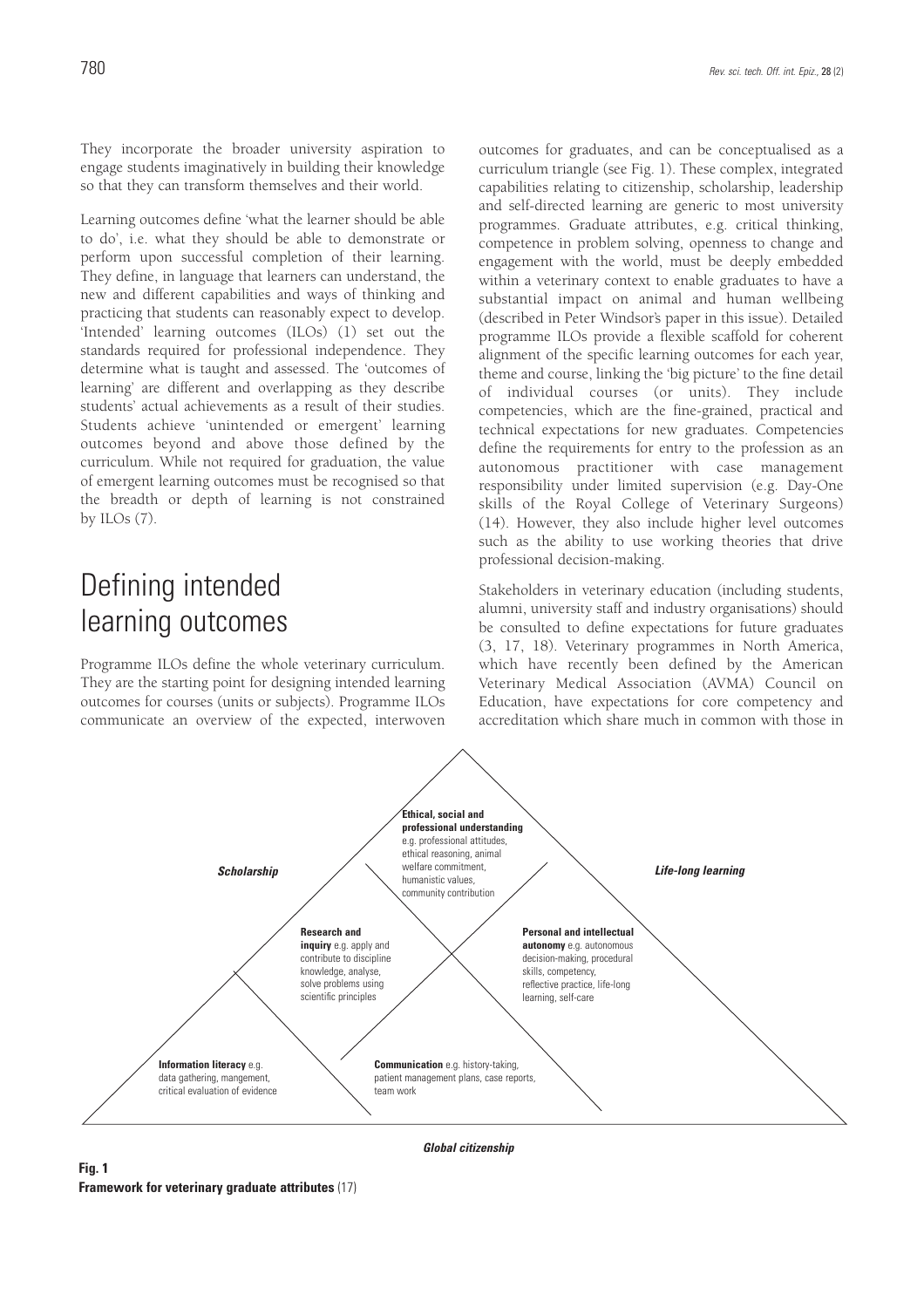Australasia, the United Kingdom and other European countries. However, there is great variation in the developing world. Addressing the variation in veterinary public health, biosecurity and food safety training should be a key goal in the drive for internationalisation of veterinary education. Identification of common elements is achieved through collaboration on national statements (3), accreditation processes and benchmarking studies (18) which support progress towards shared global standards. The Foresight report of the Association of American Veterinary Medical Colleges (19) recommended diversification and an end to comprehensive education for omni-competent graduates to control curriculum overloading. This has commenced, with tracking and streaming enabling enhanced focus on aspects of practice and variation in programme outcomes. However, these changes must not lose sight of the core responsibilities of veterinarians: to protect animal and human health.

## Writing effective intended learning outcomes

The structure of an ILO is based on the verbs used to define what the learner will be able to 'demonstrate or do' differently as a result of their learning (1). The structure of an ILO is: verb and learning object, the context and any limits, e.g. 'design an epidemiological investigation of an intensive livestock disease outbreak'. Verbs with a clear meaning that is well defined for novices are selected (e.g. construct, communicate), and verbs which rely on subjective judgment are avoided (e.g. know, appreciate) (8). Each ILO defines the specific object of learning, (e.g. devise 'a parasite control programme'), its context (e.g. 'bovine gastrointestinal emergencies'), and the expected achievement level (e.g. 'for a referral letter'). Rural veterinary public health examples are outlined in Professor Windsor's paper in this issue (20).

Effective ILOs promote high quality learning and divert emphasis from exhaustive curriculum coverage, a common flaw in veterinary curricula (16). The overarching ILOs that are written for an individual course (there are usually between four and six) are unpacked into detailed, aligned, objectives for individual learning activities. Basic knowledge and competencies are incorporated as they are essential for attaining higher level, complex, integrative outcomes. For example, students in clinical therapeutics will 'manage complex therapies for animals with serious infectious disease'. In the process, they will differentiate characteristics of the infectious agents, control factors contributing to disease, devise treatment plans, safely administer medication and adhere to relevant legislation.

Quality ILOs set high expectations for achievement through a focus on the intended transformation in students' learning. Veterinary education should improve the quality of students' thinking, their capabilities and orientation to the world. Graduates differ quantitatively in their ability to organise and recall a broad range of veterinary facts, formulae, dose rates, technical skills and capabilities. However, qualitative changes enable them to think differently, act differently, to see the world in more advanced ways and contribute autonomously to knowledge and practice. The breadth of curriculum content limits opportunities for students to transform themselves. Learning transformations occur when students actively integrate new ideas, apply their fledgling skills and contribute to a community of practice. The solution is to focus first on the learning students need to do to achieve qualitative change and then adopt teaching methods that support this outcome.

Programme ILOs map learning horizontally and vertically across the curriculum (see Table I). Key skills are sequentially developed and assessed forming distinct themes spanning the programme, e.g. in communication, animal handling, diagnostic processes, professional behaviour, self-care and critical thinking. These themes can include barriers to progression if predetermined levels of achievement are not attained. A structure for embedding outcomes-based teaching, learning and assessment (1) has a programme head (leader), supported by a curriculum

**Table I**

**Mapped programme intended learning outcomes (pILO) and course ILOs (cILO) are aligned to teaching, learning and assessment tasks**

| <b>cILO</b>                                                  | pILO <sub>1</sub><br><b>Maintain animal productivity</b> | pILO <sub>2</sub><br>Use evidence to solve problems | pILO <sub>3</sub><br><b>Communicate effectively</b> | pILO 4<br><b>Collaborate to lead team</b> |
|--------------------------------------------------------------|----------------------------------------------------------|-----------------------------------------------------|-----------------------------------------------------|-------------------------------------------|
| cILO <sub>1</sub><br><b>Safely handle livestock</b>          |                                                          |                                                     | 0                                                   |                                           |
| cILO <sub>2</sub><br><b>Describe normal structures</b>       |                                                          | 0                                                   |                                                     |                                           |
| cILO <sub>3</sub><br>Formulate clinical diagnosis in a group |                                                          | 3                                                   | C                                                   |                                           |
| $0 =$ Not taught                                             | $2 =$ Practised with feedback                            |                                                     |                                                     |                                           |

 $1 =$ Taught, demonstrated  $3 =$ Assessed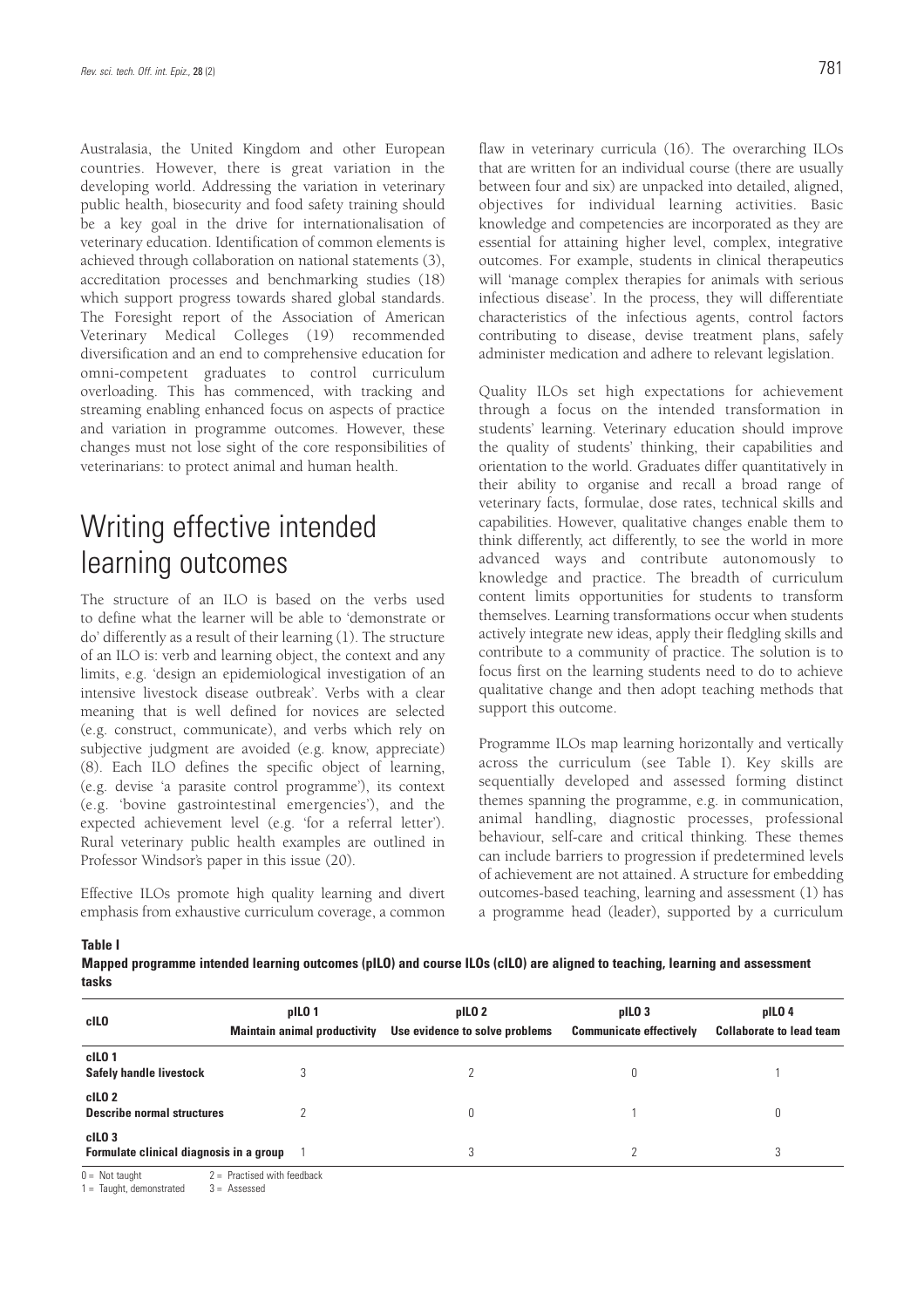committee made up of year coordinators who are tasked with shaping the overall curriculum directions. The year coordinators manage the courses within their years, with each course coordinator leading a teaching team. Alongside this, theme coordinators (or working groups) draw teachers together to work on overarching themes which ensure vertical and horizontal alignment of key programme outcomes that span several years of the programme (see Fig. 2).

ILO verbs form a hierarchy from simple to complex, setting expectations which influence students' approaches to learning (12). Low-level verbs, such as define, describe, recall, identify and list, direct learners to accumulate knowledge. These activities are common in traditional 'foundation' courses which emphasise passive transmission of basic facts; however, students struggle to apply their learning in a different context in the future. Verbs that direct students to think or act differently, e.g. to relate, hypothesise, solve problems, analyse, integrate and justify, are used to stimulate higher quality learning. They describe transferable skills used in different disciplines. The Structured Observation of Learning Outcomes (SOLO) taxonomy (1) classifies verbs which describe learning ranging from low to higher order. It provides a hierarchical structure that values higher order learning and extends Bloom's taxonomy (1). SOLO links the verbs that define outcomes directly to the teaching and learning activities and assessment tasks.

## Achieving intended learning outcomes

Learning tasks and assessments that are constructively aligned to ILOs have a profound, positive impact on what and how students learn. Higher level ILOs guide learners to focus on challenging learning activities, e.g. by using critical analysis and evidence-based decision-making, and



#### **Fig. 2**

#### **Veterinary curriculum alignment with intended learning outcomes**

- pILOs: programme intended learning outcomes
- SH : stakeholders
- PH : programme head CC : course coordinators
- TT : teaching teams
- TC : theme coordinators
- YC: year coordinators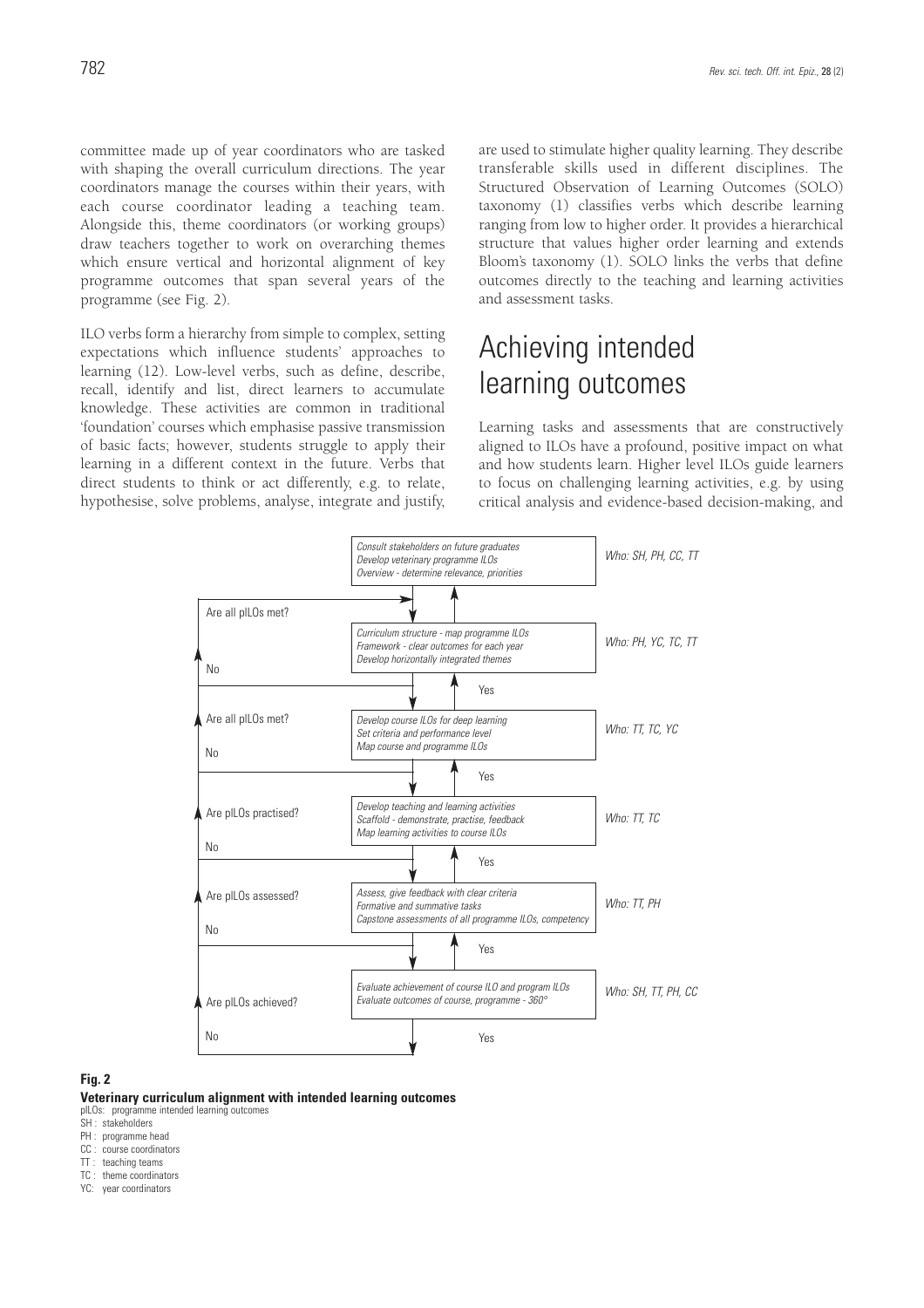|                     | ۰<br>×             |
|---------------------|--------------------|
| . .<br>I<br>w<br>۰. | ×<br>I<br>v.<br>۰. |

| <b>SOLO taxonomy</b>      | <b>Verbs</b>  | <b>Examples of course ILO</b>                                                            |
|---------------------------|---------------|------------------------------------------------------------------------------------------|
| <b>Quantitative shift</b> |               | <b>Accumulation of information</b>                                                       |
| Unistructural             | Identify      | Identify major breeds of livestock                                                       |
|                           | List          | List components of a monogastric diet                                                    |
| Multistructural           | Describe      | Describe the role of local legislation in animal welfare                                 |
|                           | Outline       | Outline the effect of dietary change on rumen function                                   |
| <b>Qualitative shift</b>  |               | Integrated, applied, transformed knowledge                                               |
| Relational                | Differentiate | Differentiate the distinctive reproductive structures and strategies of domestic animals |
| Extended abstract         | Reflect       | Reflect on client communication to enhance effectiveness                                 |
|                           | Create        | Create an engaging presentation on animal health for local farmers                       |

**Table II The Structured Observation of Learning Outcomes taxonomy is used to develop higher quality learning outcomes**

SOLO: Structured Observation of Learning Outcomes

ILO: Intended learning outcome

shift the emphasis from memorisation. This 'studentcentred' learning is designed to enmesh students in personally meaningful, lasting learning. A constructivist approach emphasises the role of learners as active participants in structuring their own deep understanding. Superficial, strategic, low-level activities such as rote learning and passive listening in lectures are discouraged. Learning activities which put students at the centre are effective because students who adopt deep approaches develop complex conceptions of a subject, have better learning experiences and enduring, quality outcomes (12).

Learning tasks to develop outcomes can be designed using an 'acquisition or performance' model (15). The acquisition model emphasises 'having' knowledge through concept acquisition and building, e.g. mastery of disciplinary understanding. This 'declarative knowledge' is developed through traditional teacher-directed methods of exposition (e.g. lecture) and facilitation (e.g. tutorial) which sequentially develop learners' quantitative control of content. In contrast, the performance model emphasises learning by 'doing' through contribution within a learning community, where students create 'functioning knowledge' within an authentic context (e.g. collaborative projects, professional placements) (1). Creation of functioning knowledge requires a shift from 'teacher-focused' didactic methods which are linked to superficial learning approaches to deep 'student-centred' approaches to teaching (12, 13). However, a detailed discussion of design of teaching activities is beyond the scope of this paper (see Biggs [1]).

### Assessing learning outcomes

Assessment is used to measure student achievement of learning outcomes, rank students, maintain academic standards, direct student learning, provide feedback to students and staff and to prepare students for life. There is a continuum between 'formative' (supporting learning)

and 'summative' (measuring achievement) assessment. A mix of tasks is required to achieve the diverse goals and to recognise the different achievements of students. Those assessing student work include staff, peers and stakeholders. Assessors should also include the students themselves, where the goal is to create autonomous, selfregulating learners. Good assessment focuses on qualitative change in learning, not just the quantitative accumulation of correct answers (13).

Assessment design in veterinary programmes has a profound impact on learning quality and quantity. The nature of the assessment tasks influences students' selection of learning topics, the timing of learning effort, the depth of their approach and quality of outcomes (5, 12). Tasks that are not aligned to the outcomes, lack authenticity and reward recall (e.g. multiple choice or short answer questions) have a detrimental impact, reducing the impetus for deep learning. Constructively aligned assessment tasks drive quality learning by appropriately directing effort (12). Assessment can be improved with the range of novel tools available, e.g. interviews, journals, online problem-solving case studies, video review, exhibitions, logs, diaries, contracts, newsletters, portfolios, posters, oral presentations, simulations and work-based evaluation (4, 6). Clinical competency assessment methods used in AVMA-accredited schools include clinical records, checklists, skill logs, multiple choice exams, case simulations, skill examinations, global ratings, and standardised patients, among others, reflecting the diversity of practice and intense debate on optimal assessment (6). Effective assessment rewards achievement and gives students a fair opportunity to demonstrate their learning in a meaningful way. For example, students required to 'undertake an epidemiological investigation of a disease outbreak' could be quantitatively assessed with a quiz (on definitions and procedures) but would be more effectively assessed through placements in an animal disease control centre (portfolio, presentation or supervisor report). Staff require training and support to develop the skills of reflective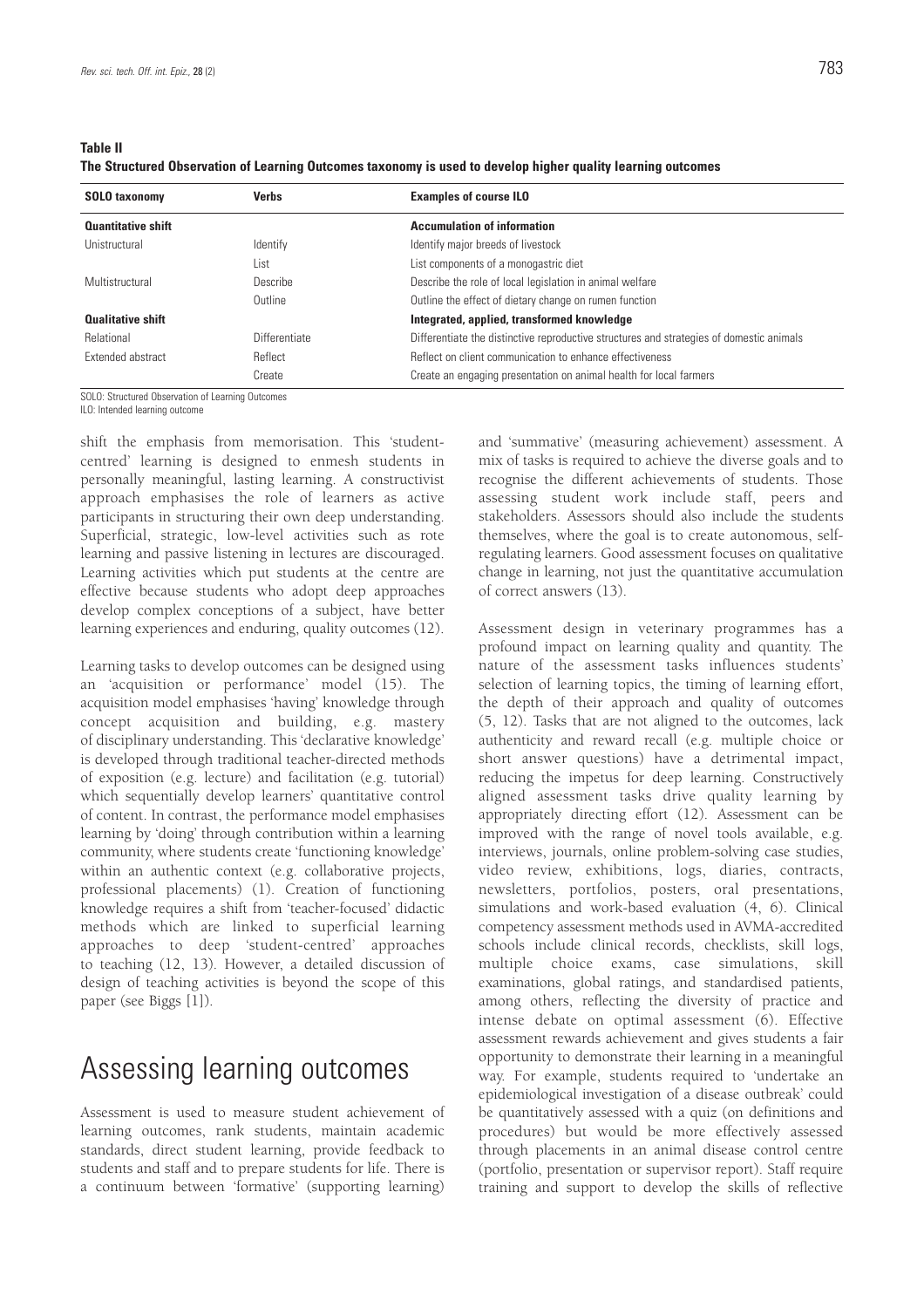practice during introduction of new techniques so that they can create, use and validate new assessment methods.

All programme ILOs should be directly assessed in an authentic setting prior to graduation (e.g. in capstone assessments [those that assess most, if not all, programme learning] of performance in clinical placements). This confirms consistent achievement of the knowledge, skills and behaviour required for a successful transition to veterinary practice. Students are prepared by sequential assessment of components of programme ILOs in earlier courses. For example, in equine placements students demonstrate 'restraint and examination of an injured horse'. In junior years they are assessed for competence in handling (animal husbandry), knowledge of equine anatomy, physical examination (equine medicine) and identification of abnormal responses (behaviour).

The basic requirements for assessment that is robust, fair, reliable, transparent and discourages plagiarism are met by using a diverse range of instruments that are appropriate to specific learning outcomes. No single method is sufficient. Objective, 'convergent' questions are reliable, transparent, cheap and easy to manage, e.g. simple problems with one correct solution. They often lack authenticity, validity and relevance in assessing clinical competence. In practice settings, competency checklists are used for repeated assessment of students as satisfactory/unsatisfactory, e.g. 'induction of anaesthesia' (steps include pre-oxygenation performed, correct induction dose administered, intubation at appropriate anaesthesic depth, heart rate monitored). Other techniques are needed for 'divergent', subjective assessment of higher order cognitive and noncognitive outcomes, particularly those which depend on context (e.g. professional and ethical behaviour). In anaesthesia placements this may include a mix of written reports (e.g. analgesia plan, anaesthetic record, case report article, referral letter), oral communication (e.g. multiple case presentations, journal article review, complications report), and self- and staff-assessment of competency based on case series, self- and supervisor-evaluation.

Students pay attention to the 'backwash' (hidden messages) on what is important in assessment, derived from their reading of past exam questions, model answers and staff feedback on their progress (13). Students use the backwash to decide what is most important and valued and hence where to put their effort. A fundamental shift follows when students are graded on qualitative differences in their achievement of ILOs rather than on accumulation of marks for individual pieces of assessment. This shift is achieved by using grading criteria based on ILOs, not assessment tasks. Achieving the outcomes becomes the main game rather than jumping assessment hurdles (1).

Feedback provided to promote learning must be timely and constructive, explaining and exemplifying expectations, so that students will act upon it (6). Feedback that directly addresses the level of achievement of specific learning outcomes accurately guides students in where to place their learning effort. It should be provided for all assessment tasks ('formative' and 'summative'). Students prefer personalised feedback from staff; however, assessment must be managed in an integrated way to avoid unsustainable workloads for students and markers. Constructive feedback can be provided in a range of ways including computer-generated, group, generic, peer and self-feedback against grading criteria (5), e.g. the online evaluation system for clinical placements at the University of California, Davis (6).

A structured assessment programme systematically documents how well students achieve curriculum ILOs and provides stakeholders with robust assurance of the quality of individual graduates and the veterinary programme. Data should be collected on rates of student achievement of ILOs, mastery of threshold concepts, competencies, skills and behaviour. Reflection and action based on evidence of the strengths and weaknesses of the programme drives continuous improvement (Fig. 2). An annual, faculty-wide overview of assessment outcomes in each theme, year and course in the veterinary programme helps to keep the balance by ensuring that key programme ILOs (e.g. communication, ethical reasoning and team work) receive sufficient emphasis without duplication.

Assessment planners in veterinary programmes play a critical, but often overlooked role in managing the tension between rewarding broad graduate outcomes and ensuring achievement of a defined set of knowledge, competencies and skills. Clinical competency assessment using checklists, skills tests, and objective structured clinical examinations and simulations (7). Assessment using a range of techniques (portfolios, mini clinical examinations, independent learning projects, communication tasks, role plays, case logs and 360° evaluations) allows for diverse achievements and experiences to be rewarded (divergent, unexpected but desirable outcomes). Clinical competency assessment using checklists, skills tests, and objective structured clinical examinations and simulations guides students to achieving minimum 'threshold' levels of technical achievement. However, clinical assessment should not be limited to this, but should include authentic tasks that enable students to demonstrate thoughtful, reflective, appropriate selection and use of technical skills within a broader framework of professional case management (7). Assessment using a range of techniques (portfolios, mini clinical examinations, independent learning projects, communication tasks, role plays, case logs and 360° evaluations) allows for diverse achievements and experiences to be rewarded (divergent, unexpected but desirable outcomes). The reliability of assessment of clinical performance is improved by repeated sampling and the use of global judgments, while detailed checklists are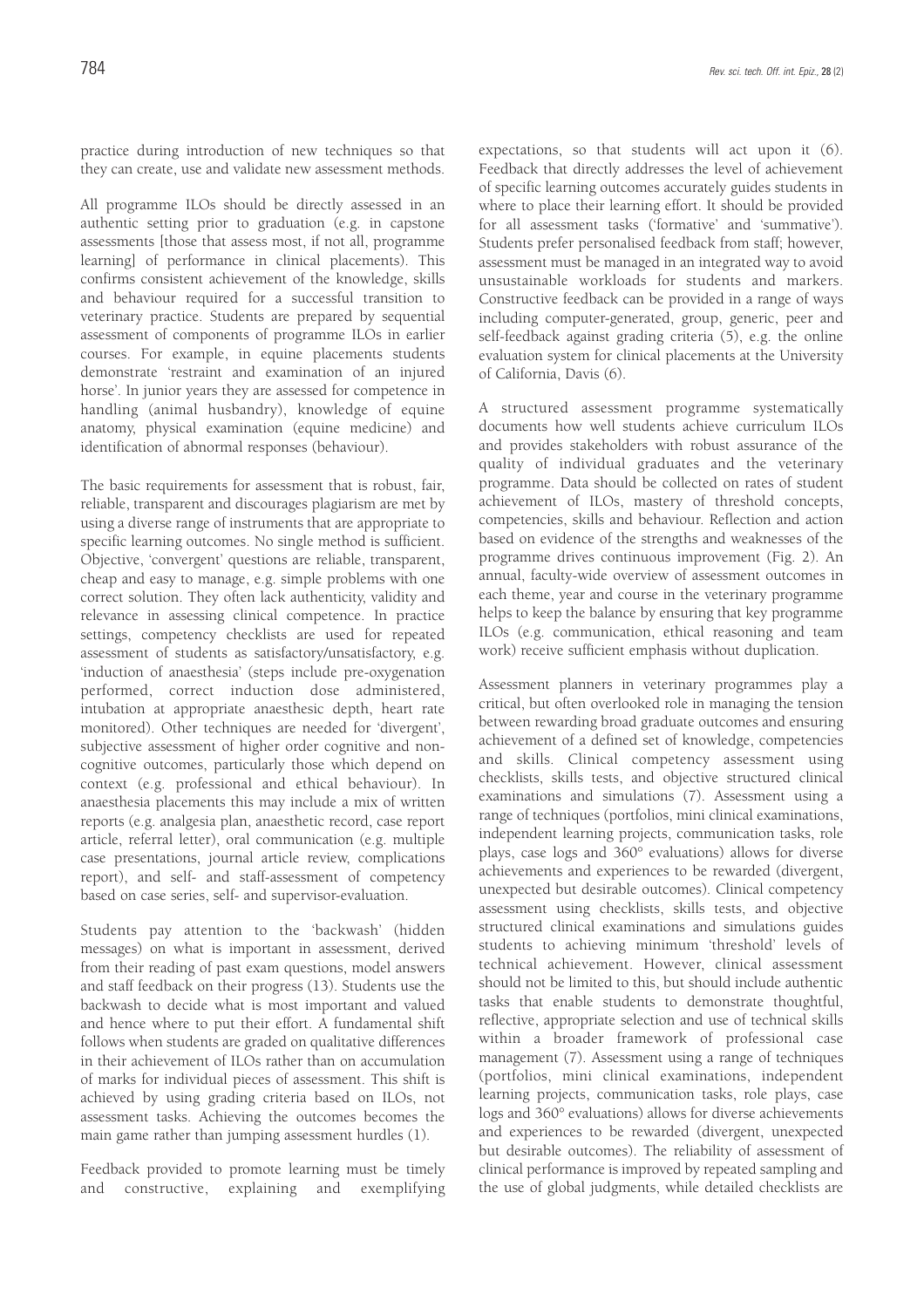less effective. Mini clinical examinations based on expert observation of 6 to 8 short consultations have gained strong support in medicine for their validity, reliability and inter-examiner consistency (11) and have promise for veterinary medicine. In speech pathology, a well characterised national system of workplace assessment is in place in Australia (10). This uses defined criteria and a continuous scale to assess performance at different stages of student development.

Assessment for autonomous, sustainable practice after graduation is important but often overlooked. Students need practice in designing their own learning outcomes and demonstrating and reflecting on their achievement (self-assessment). Tasks which create the commitment to reflective practice include learning journals, problembased learning, self-assessment and discussion of progress in achievement of learning outcomes with placement supervisors. The processes involved develop students capacity for self-directed life-long learning and realistic self-assessment, which are among the most enduringly important outcomes of higher education (2). The opportunity to polish these skills in a professional workplace is particularly important because the gulf in responsibility between supervised and autonomous practice is the most difficult aspect of the transition to practice for new graduates.

### Grading learning outcomes

Grading criteria explicitly establish the standard of achievement required to obtain particular grades (see Table III). They can assess components, learning outcomes and provide a global judgment of student achievement. Criteria make transparent the differences between quantitative and qualitative achievement. This is the basis of 'criterionreferenced' grading which rewards students for achieving pre-determined standards. The alternative is 'normreferenced' grading using a normal distribution curve (1), however, this is not appropriate for educating students to standards required by the profession. Rubrics and matrices make explicit to staff and students the levels of achievement expected for multiple learning outcomes. Criteria developed for common tasks (e.g. essay, group project, presentation) articulate the expectations for a graduate (e.g. critical writing) and then set progressive standards for each year of the veterinary programme. These standards are used in developing assessments of course ILOs that contribute to achievement of programme ILOs and vertical alignment (e.g. retrieving articles in year 1, research poster in year 2 and journal article in year 4).

Well defined outcomes form the basis for continuous improvement of curriculum and learning. The quality of the curriculum and its graduates can be benchmarked with other institutions by comparing their programme ILOs and students' achievement. Accreditation drives systematic reflection on the appropriateness of learning outcomes and the success of a programme in achieving its goals. An effective veterinary curriculum is flexible and responsive; it is a work in progress to ensure all students achieve the programme learning outcomes. Good academic structures support ongoing review of ILOs, teaching and learning activities, assessment, grading and evaluation. Effective School or Faculty structures and processes for review ensure the continued relevance of curriculum outcomes, provide mechanisms for fine tuning ILOs and keep the focus on providing an education that will transform the next generation of veterinary graduates.

#### **Table III**

**Example of the Structured Observation of Learning Outcomes grading criteria for physical examination of an animal**

| Grade                                                                                              | <b>Criteria for physical examination</b>                                                                                                                                                                 |
|----------------------------------------------------------------------------------------------------|----------------------------------------------------------------------------------------------------------------------------------------------------------------------------------------------------------|
| Unsatisfactory (prestructural): missing essential elements,<br>incorrect                           | Incomplete examination, not sensitive to animal or owner responses, comfort and safety                                                                                                                   |
| <b>Quantitative shift</b>                                                                          | <b>Basic elements of capability accumulated</b>                                                                                                                                                          |
| Marginal (unistructural): preliminary but incomplete response                                      | Basic examination, inconsistent sequence, little adjustment to accommodate animal or owner<br>responses, comfort and safety, finds clinical signs not present                                            |
| Satisfactory (multistructural): multiple elements which<br>are not inter-related or adapted        | Complete, consistent sequence in examination, overlooks minor/subtle abnormalities, addresses<br>basic animal and owner comfort and safety                                                               |
| <b>Qualitative shift</b>                                                                           | Transformed structure and coherence in performance                                                                                                                                                       |
| Proficient (relational): multiple elements are integrated<br>in a coherent response                | As for satisfactory, plus efficient, logical sequence, varies according to development of clinical<br>hypotheses, identifies minor signs, responds to animal and owner ensuring their comfort and safety |
| Excellent (extended abstract): thorough, coherent response<br>which is generalised to higher level | As for proficient, plus succinct, timely, sequence tailored to problem and patient, confident in<br>examination, gathers feedback, reflects and improves on performance                                  |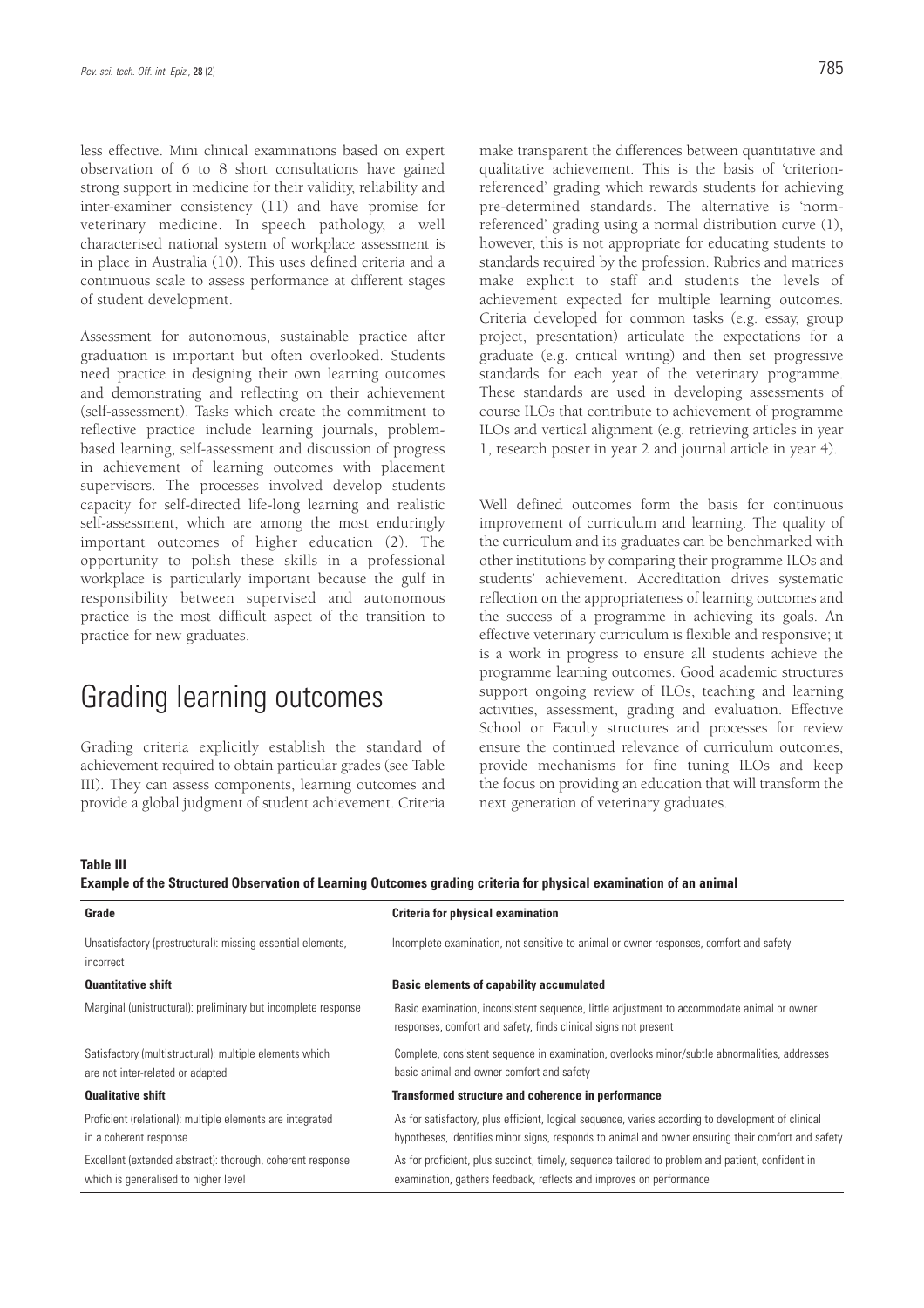### Conclusions

Conceptual change in students' ideas about a discipline is facilitated when they perceive clear goals and standards, effective teaching, opportunities for autonomy in learning and fair assessment (13). This conducive environment occurs when intended learning outcomes are clear at a programme and course level (and supported by high quality learning activities and assessment) and students' efforts towards attaining these goals are enthusiastically supported by skilled teaching staff.

The way teachers think about learning outcomes and use them has a profound impact not only on students' thinking and engagement with learning but also on the quality of teaching and assessment (12). Development and effective use of ILOs require a supportive, committed leadership and timely staff development to help staff create new ways of designing learning activities. Curriculum designers need to engage staff to work in a team-focused, collaborative way to ensure consistent development, integration and uptake.

Unlike veterinary curricula of old, it has become increasingly recognised that the education programme of every veterinary school should be based upon achieving its defined and detailed learning outcomes, and all that is discussed in this paper related to this. Education must start with a top-down approach: define the product expected and then create the curriculum and training programme that will achieve this defined product. This must be complemented by a bottom-up process of gathering and evaluating evidence of the impact on learning and continual curriculum adjustment. The entire set of papers presented in this volume is devoted to the essential need to markedly improve the knowledge and insights of veterinary students regarding global public health. To do this, all veterinary schools must detail this within their expected learning outcomes, and then create the educational programme that will achieve this objective. If this does not occur this objective will likely not be reached.

### Acknowledgements

The helpful comments of John Biggs, Catherine Tang, Paul McGreevy, Melanie Collier and Susan Matthew are gratefully acknowledged.

#### п

### **Définition, construction et évaluation des objectifs d'apprentissage**

R.M. Taylor

### **Résumé**

Les objectifs d'apprentissage définissent les programmes d'enseignement et désignent les compétences dont les étudiants doivent pouvoir faire preuve afin de se qualifier. La consultation préalable des parties prenantes lors de l'élaboration de ces objectifs d'apprentissage permet de s'assurer que les acquis des diplômés leur permettent de participer à la profession vétérinaire. Les objectifs d'apprentissage forment une hiérarchie qui relie un programme d'études à des cours et à des activités. Des objectifs clairement définis orientent les étudiants vers un apprentissage de meilleure qualité où les résultats attendus sont indiqués, tout en laissant une marge pour l'émergence d'autres objectifs d'apprentissage. La définition de compétences techniques entre dans ce cadre général et complète d'autres apprentissages plus élaborés. Les représentations cartographiques destinées à aligner les objectifs d'apprentissage sur un plan horizontal et vertical permettent aux étudiants d'acquérir méthodiquement les compétences dont ils ont besoin pour entrer dans la vie active et pour devenir autonomes professionnellement. L'alignement constructif de l'apprentissage et les activités d'évaluation permettent aux apprenants de répartir leur temps conformément à la progression des objectifs du programme. La réalisation des objectifs est certifiée à l'issue d'une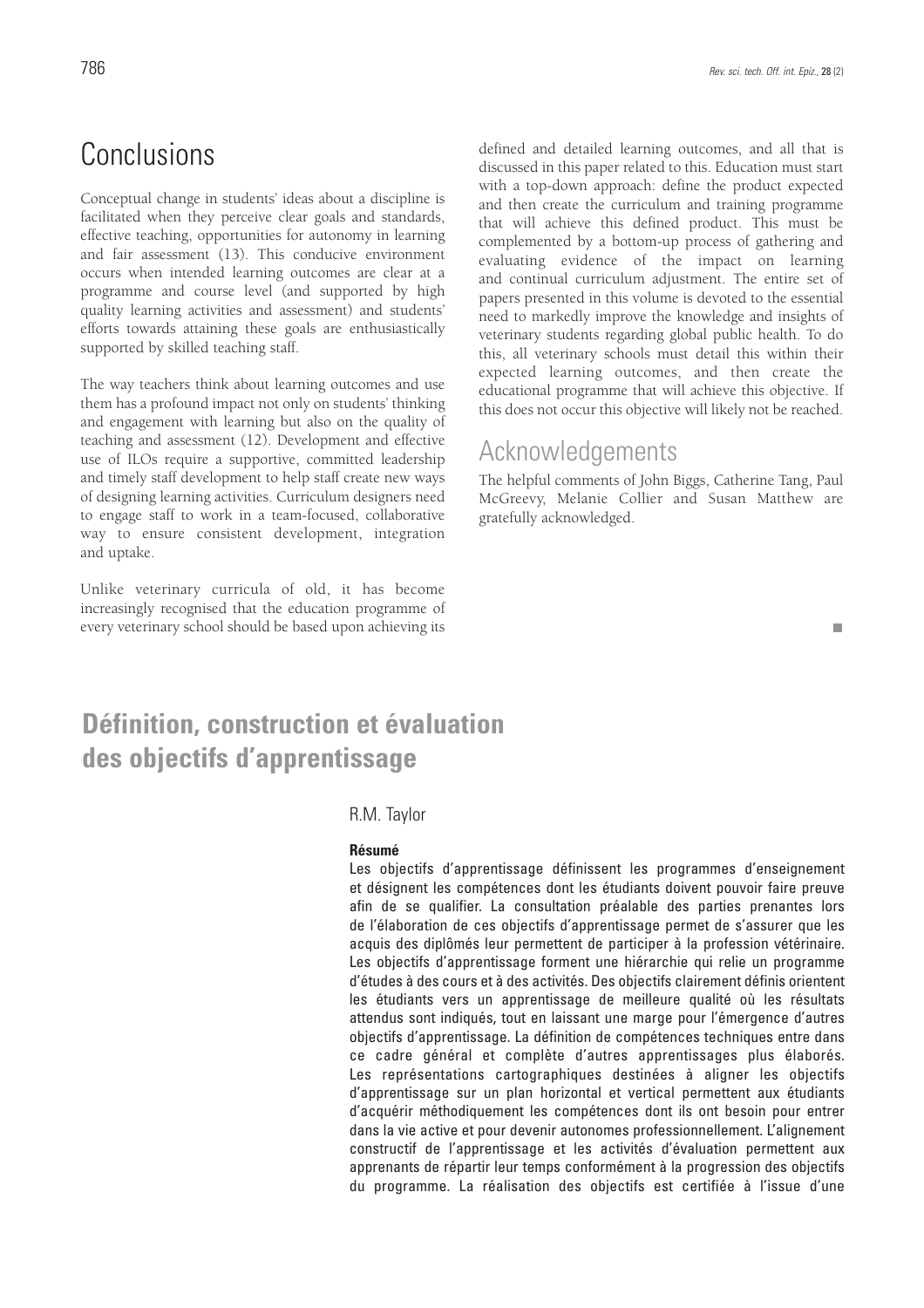évaluation conduite par le personnel, par des pairs et par d'autres intervenants. Une évaluation efficace donne également aux étudiants la possibilité de définir et de réaliser leurs propres objectifs d'apprentissage, ce qui les prépare à poursuivre un apprentissage autonome tout au long de la vie. L'évaluation de la qualité et de la cohérence des objectifs atteints fournit des indications utiles pour l'amélioration des programmes. L'amélioration de l'enseignement de la santé publique à l'échelle mondiale préconisée dans les différents articles de ce numéro de la *Revue* (*Rev. sci. tech. Off. int. Epiz.*, **28** [2], 2009) passe par une prise en compte effective de cet aspect dans les objectifs d'apprentissage annoncés par les écoles vétérinaires.

#### **Mots-clés**

Activités apprenantes et didactiques – Alignement constructif d'un programme – Attributs des diplômés – Cartographie d'un programme – Compétence – Critères de notation – Enseignement vétérinaire – Évaluation – Objectifs attendus d'apprentissage.п

### **Definición, elaboración y evaluación de los resultados pedagógicos**

### R.M. Taylor

#### **Resumen**

Los resultados pedagógicos definen el plan de estudios veterinarios y determinan lo que el estudiante debe estar en condiciones de demostrar para obtener el título. El hecho de consultar a las partes interesadas durante el proceso de elaboración asegura que los resultados pedagógicos del programa sirvan para que el titulado pueda contribuir a la profesión veterinaria. Cuando están bien formulados, los resultados pedagógicos forman una jerarquía que vincula entre sí el plan de estudios, las materias que lo integran y los estudios propiamente dichos. Cuando están claramente enunciados, encaminan al estudiante hacia un aprendizaje de mayor calidad porque evidencian lo que se espera de él, pero al mismo tiempo dejan margen para la aparición de nuevos resultados pedagógicos. La adquisición de las competencias técnicas definidas encaja en este marco general y viene a complementar el aprendizaje de orden superior. Los esquemas se utilizan para brindar una representación linear de los resultados pedagógicos tanto horizontal como verticalmente, y de esta manera dirigir sistemáticamente a los estudiantes hacia los niveles de partida requeridos en cuanto a competencia e independencia profesional. El alineamiento constructivista del aprendizaje y las actividades de evaluación sirven para que los alumnos se dediquen de forma selectiva y durante el tiempo necesario a adquirir poco a poco lo que el programa les ofrece. La evaluación realizada por el profesorado, sus propios compañeros y otras partes interesadas certifica la obtención de los resultados pedagógicos previstos. Una evaluación eficaz prepara también a los estudiantes para definir y obtener sus propios resultados pedagógicos, de forma que adquieran hábitos útiles para seguir aprendiendo por su cuenta durante toda la vida. La evaluación de la calidad y coherencia de los resultados obtenidos determina el proceso de mejora